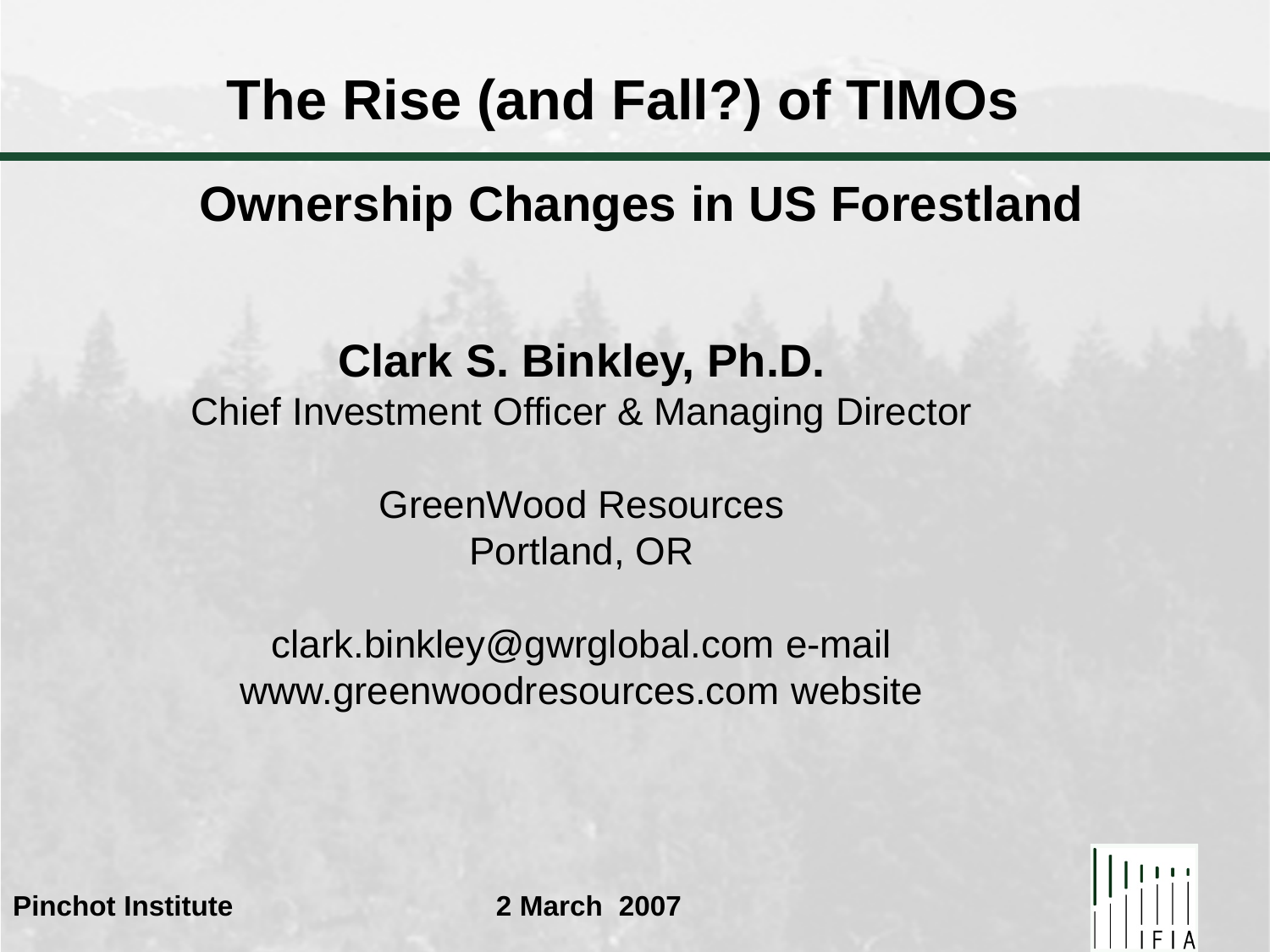

- **I. A brief history of forest-sector dis-integration in the US**
- **II. Why has this happened?**
- **III. Some thoughts on the future**
- **IV. Implications: why should we care?**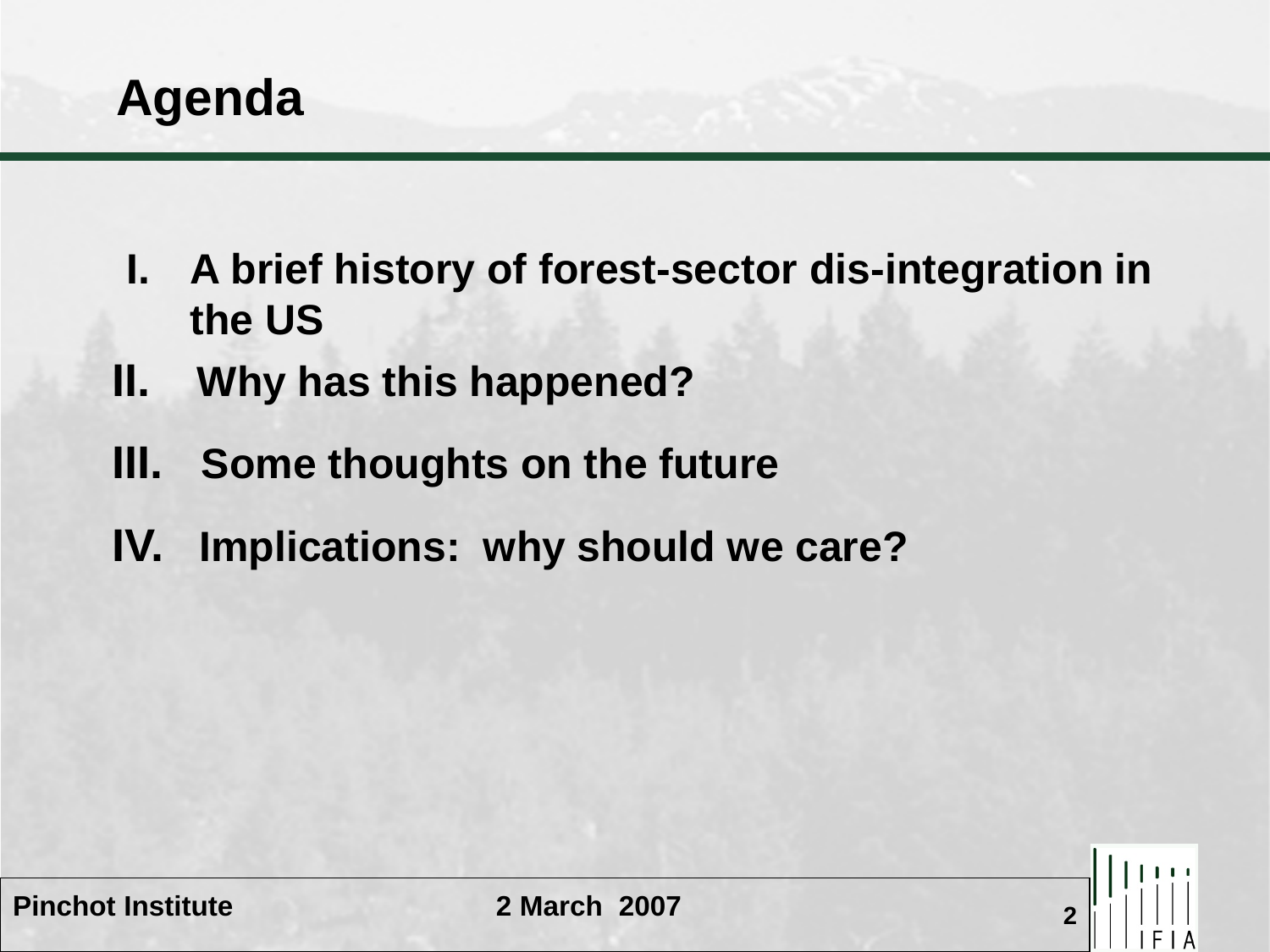### **I. Dis-Integration of the US Forest Sector**

- **20+%/yr change since 1980s**
- **A brief history:**
	- **First funds in 1970s: Travelers, Eastern Airlines; British Coal Board**
	- **Private equity grew out of farm lending**
	- **Securitization provided liquidity; protection: IP and Rayonier MLPs; Plum Creek spinout from BN**



Source: HTRG Research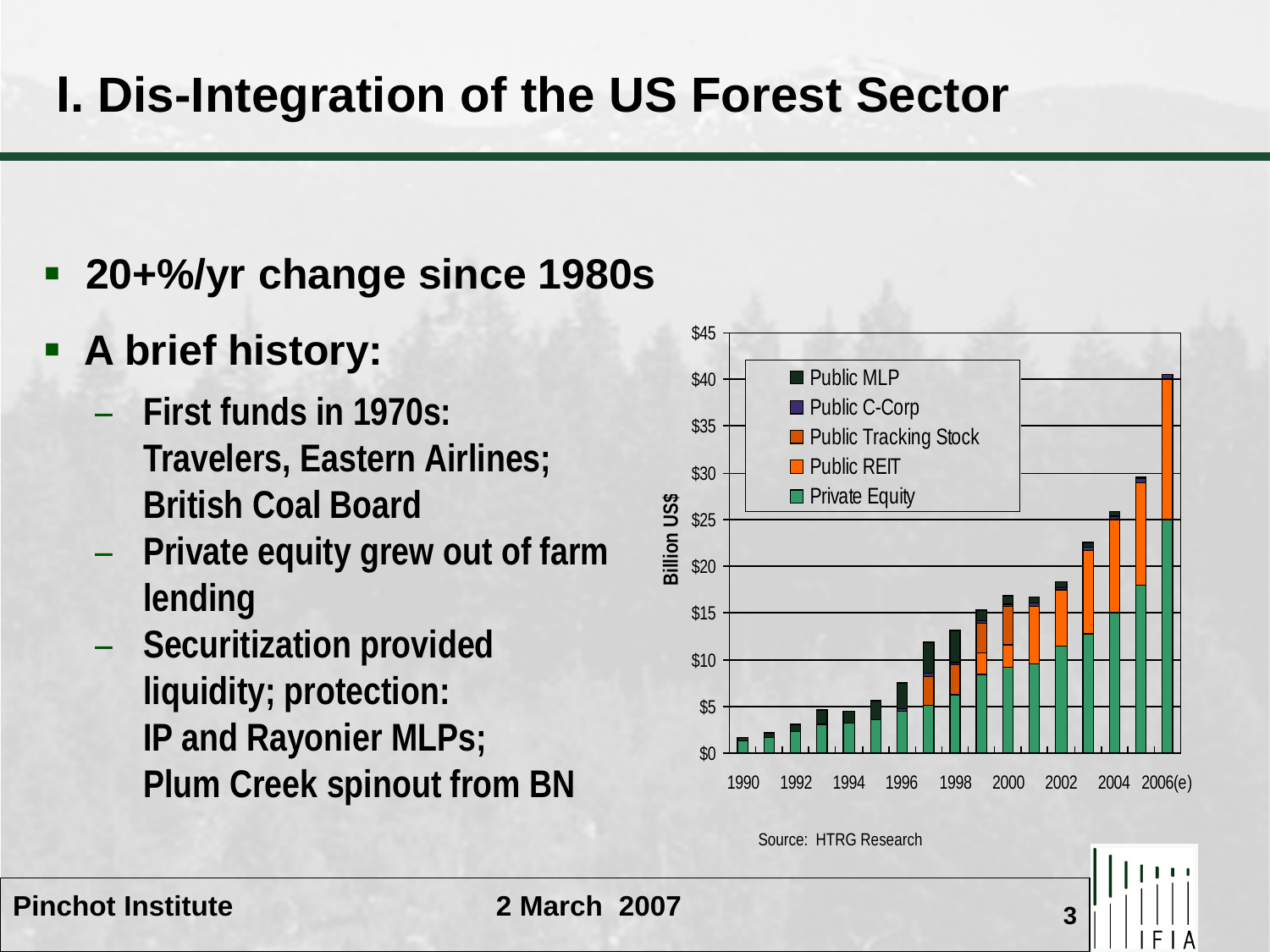## **II. Why has this happened?**

- Good risk-adjusted returns from timberland as a<br>stand-alone asset: insights from academic research
	- $-$  Total Return = 15.3% 1987-2005
	- Low correlation with other assets  $\rightarrow$  diversification/low risk
	- Good inflation hedge, esp. for unexpected inflation

#### ■ Accounting treatment for public companies

- According to American accountants, trees don't grow!
- Even worse, they depreciate (v. IFRS)

#### **ERISA of 1974: private pension funds** *must* **diversify**

#### ■ Tax Treatment

- IRC 631(b): capital gains tax preference for individuals
- IRC 631(b): passive income for tax-exempt institutions
- REITs: no tax for "qualifying" corporations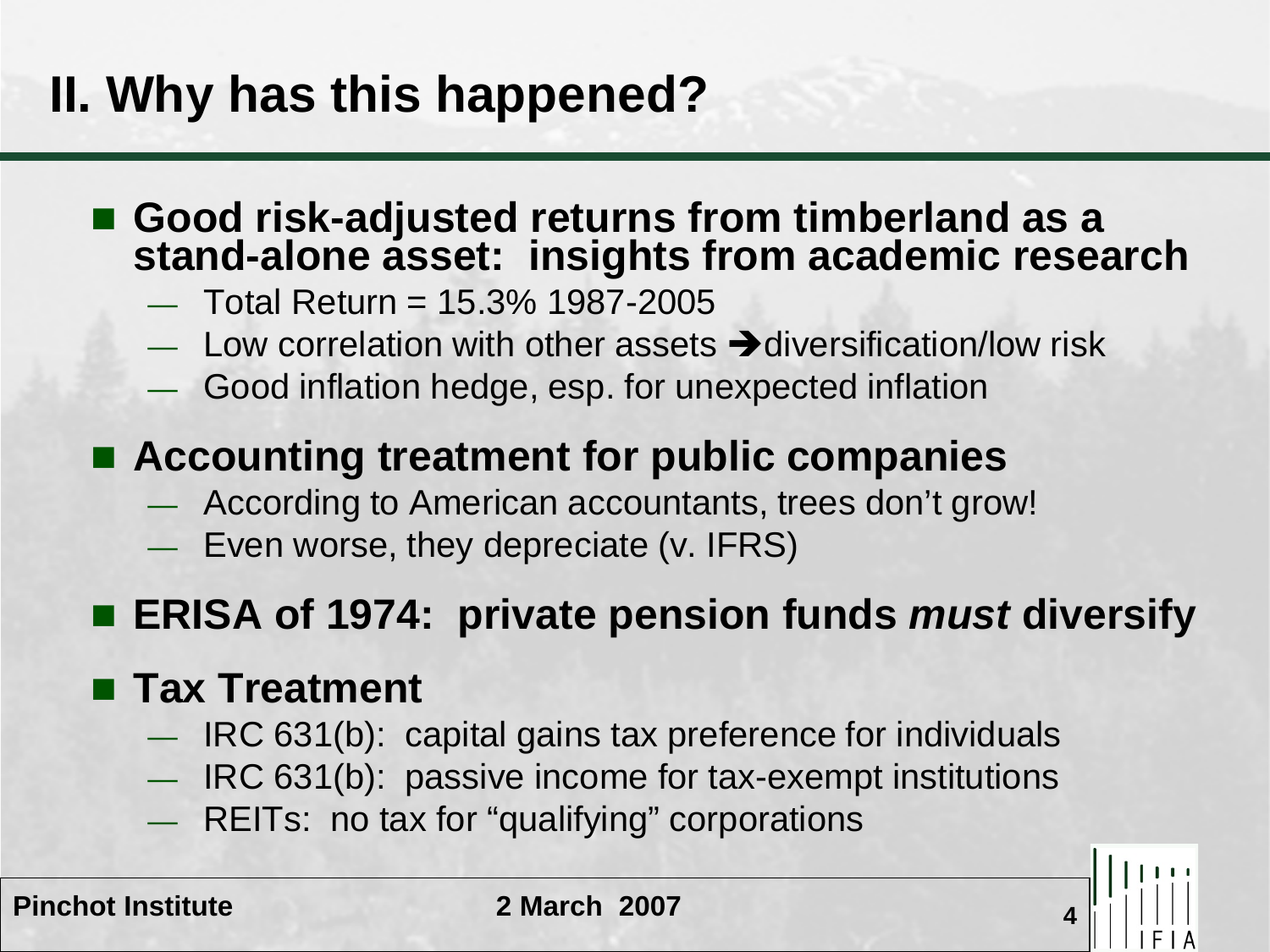## **III. Some thoughts on the future**

#### **TIMO/REIT growth in the US is just about over**

- Lots of TIMO/REIT land will be sold in smaller **parcels**
	- $-$  "HBU" sales  $\sim$  1/3 total return?
	- Fixed-term funds started in the 1980s are winding down
	- "We're eating our babies"—anonymous TIMO forester

#### **Forward-looking returns are falling**

- Timberland markets are more efficient
- More capital pressing against a relatively fixed asset base
- A plethora of TIMOs and private-equity funds have emerged
- "Quality" of returns is deteriorating